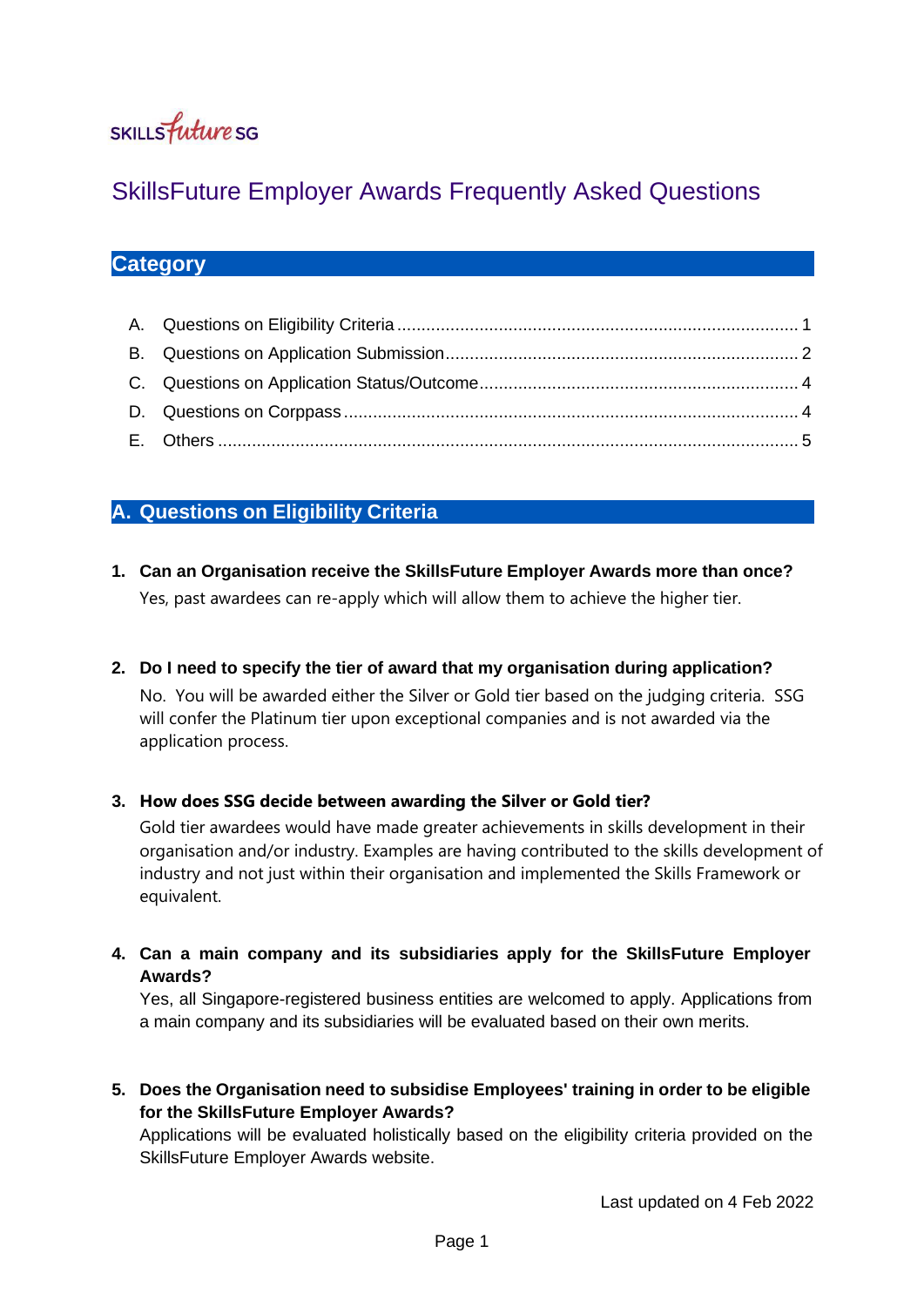#### **6. What are the judging criteria for the SkillsFuture Employer Awards?**

The SkillsFuture Employer Awards are open to all Singapore registered entities. The company should participate in SkillsFuture and/or other efforts in building a lifelong learning culture in the workplace, recognise skills and mastery when hiring and in the career development of their employees and align employee development efforts with other national manpower objectives.

## <span id="page-1-0"></span>**B. Questions on Application Submission**

1. **I encountered difficulties while filling in/submitting the application form. Who can I contact for assistance?**

For any advice in filling the application form, please approach the Programme Manager administering the SkillsFuture Employer Awards at [sfa@snef.org.sg.](mailto:sfa@snef.org.sg)

If you encounter technical issues (e.g.unable to upload attachment, error page, etc), please contact SSG at <https://portal.ssg-wsg.gov.sg/> or call 6785 5785.

2. **Can I save my application form as a draft?** Yes. Please click on "Save and Exit" at the bottom of the application page.

#### 3. **Where can I retrieve my saved draft application?** Please [click here to retrieve your saved draft application.](https://programmes.enterprisejobskills.gov.sg/EmployerAwards/MyApplications.aspx) You can also [click here for the](https://programmes.enterprisejobskills.gov.sg/EmployerAwards_Utilities/SkillsFuture_Employer_Awards_Guide.pdf) user [guide](https://programmes.enterprisejobskills.gov.sg/EmployerAwards_Utilities/SkillsFuture_Employer_Awards_Guide.pdf) for more information.

- 4. **Why am I unable to find my saved draft application in the "My Applications" page?** Your draft application is automatically deleted from the system when the application window is closed.
- 5. **How do I know my application is submitted successfully?** Upon submission of your application, a confirmation page with your application details (e.g. Application ID, Date of Application) will be displayed. You will not receive any acknowledgement email.

#### 6. **Can I update my application after submission?** No. Please approach the Programme Manager administering the SkillsFuture Employer Awards at [sfa@snef.org.sg](mailto:sfa@snef.org.sg) if you need to edit your application form.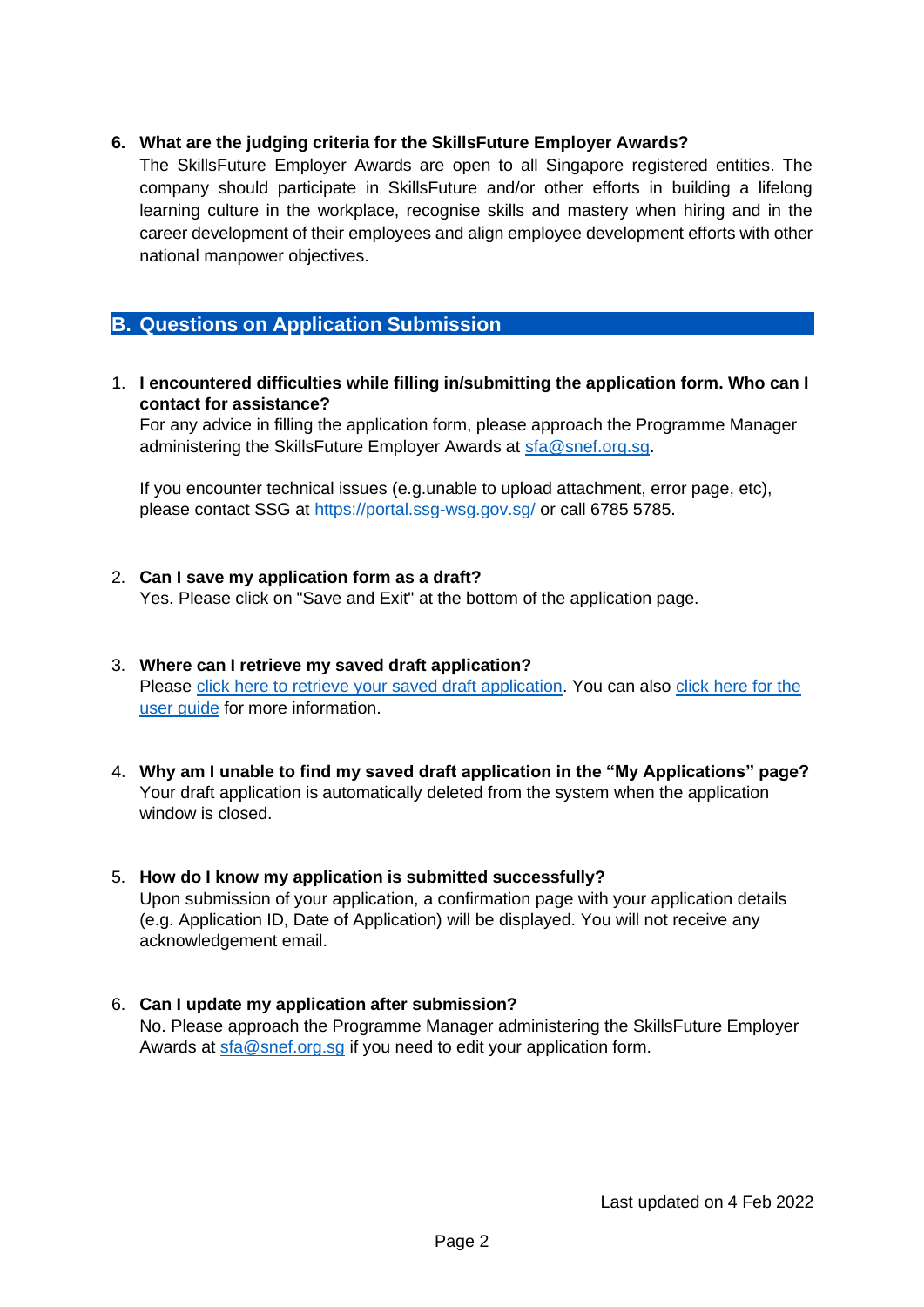#### 7. **Can I withdraw my application after submission?**

You can log in with **Singpass** at<https://go.gov.sg/skillsfutureemployerawards> to access the "My Applications" page to check on the status of your application.

If the status of your applicaton is 'submitted', you will be able to withdraw your submitted application. However, if the status of your application has been updated to 'under evaluation', please approach the Programme Manager administering the SkillsFuture Employer Awards at [sfa@snef.org.sg](mailto:sfa@snef.org.sg) for assistance.

8. **I have withdrawn my application previously; can I resubmit a new application?** Yes. You can resubmit a new application if the application window is still open.

#### 9. **Can I retrieve my withdrawn application?** No. Withdrawn applications are deleted permanently.

10. **How long is the application window? When will I be able to submit an application?** The application window is generally open from December to February. Please visit this website for more information - [https://www.skillsfuture.gov.sg/employerawards.](https://www.skillsfuture.gov.sg/employerawards)

#### 11. **What do I need to prepare for my application?**

You will need to prepare your company information such as employment size, annual sales turnover, shareholding information and contact information of your Organisation's CEO or equivalent.

You may also wish to prepare supporting documents that highlight your Organisation's achievements in championing Employees' skills development and building a culture of lifelong learning in the workplace.

#### 12. **How do I retrieve my application reference number?**

Steps to retrieve application reference number:

- a. Go to <https://go.gov.sg/skillsfutureemployerawards>
- b. Click on "My Applications" box
- c. Log in with **Singpass**
- d. You will be directed to the "Application Listing page" where you will be able to retrieve your application ID

*Note: From 11 Apr 2021, you will be required to log in to government digital services for businesses (G2B) using Singpass instead of Corppass. Find out more: [https://go.gov.sg/corporate-login.](https://go.gov.sg/corporate-login)*

#### 13. **Where can I find out more on the application process for the SkillsFuture Employer Awards?**

You can visit<https://www.skillsfuture.gov.sg/employerawards> for more information, or approach the Programme Manager administering the SkillsFuture Employer Awards at [sfa@snef.org.sg](mailto:sfa@snef.org.sg) for assistance.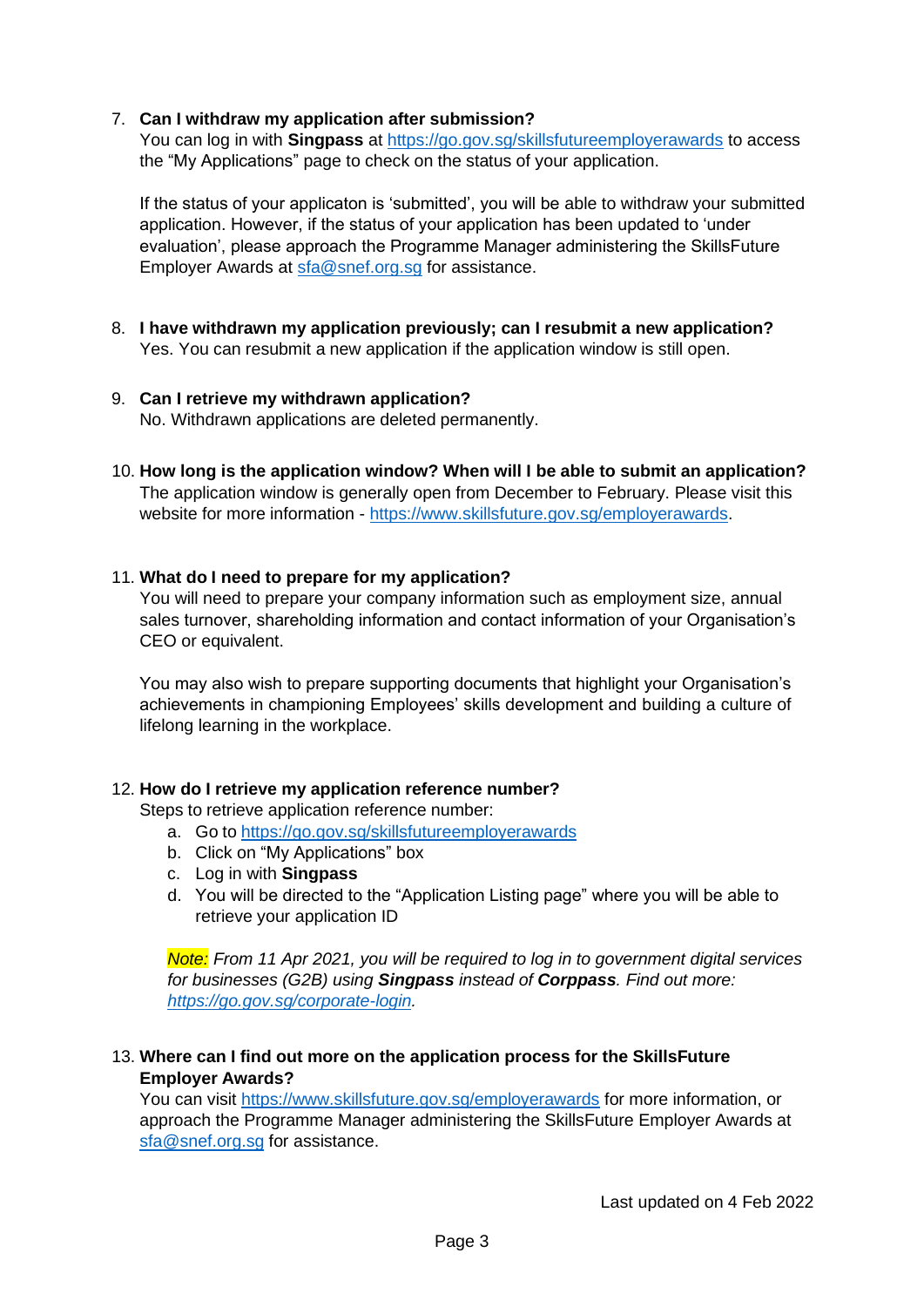# <span id="page-3-0"></span>**C. Questions on Application Status/Outcome**

- 1. **Who can I approach to enquire about the status of my Organisation's application?** You can [click here to check the status of your application](https://programmes.enterprisejobskills.gov.sg/EmployerAwards/MyApplications.aspx) for your Organisation. For further enquiries, please approach the Programme Manager administering the SkillsFuture Employer Awards at [sfa@snef.org.sg.](mailto:sfa@snef.org.sg)
- 2. **I received an email notification requesting for additional information. What should I do?**

[Click here to access "My Applications" Page.](https://programmes.enterprisejobskills.gov.sg/EmployerAwards/MyApplication.aspx) Under the "Action" column, select "Provide Additional Information" to view the comments left by the agency and update relevant sections of your application form.

3. **How will I know if my Organisation's application is successful?** The Programme Manager administering the SkillsFuture Employer Awards will contact you if your application is successful.

# <span id="page-3-1"></span>**D. Questions on Corppass**

1. **How do I access the SkillsFuture Employer Awards application form?** To access the SkillsFuture Employer Awards application form, you will need a **Corppass** account with the correct digital service role assigned.

## **Steps:**

1) If you do not have a **Corppass** account, you should ask your **Corppass** Admin to create one for you.

[Click](https://www.corppass.gov.sg/corppass/enquirecp/searchuen) here to find out who is your **Corppass** Admin.

- 2) You will need to activate your **Corppass** account before your **Corppass** Admin can assign you with the correct digital service role.
- 3) Ask your **Corppass** Admin to assign your **Corppass** account with:
	- e-Service = **SSG-WSG E-Service**
	- Role = **SFEA Applicant**

*Note: From 11 Apr 2021, you will be required to log in to government digital servicesfor businesses (G2B) using Singpass instead of Corppass. Find out more: [https://go.gov.sg/corporate-login.](https://go.gov.sg/corporate-login)*